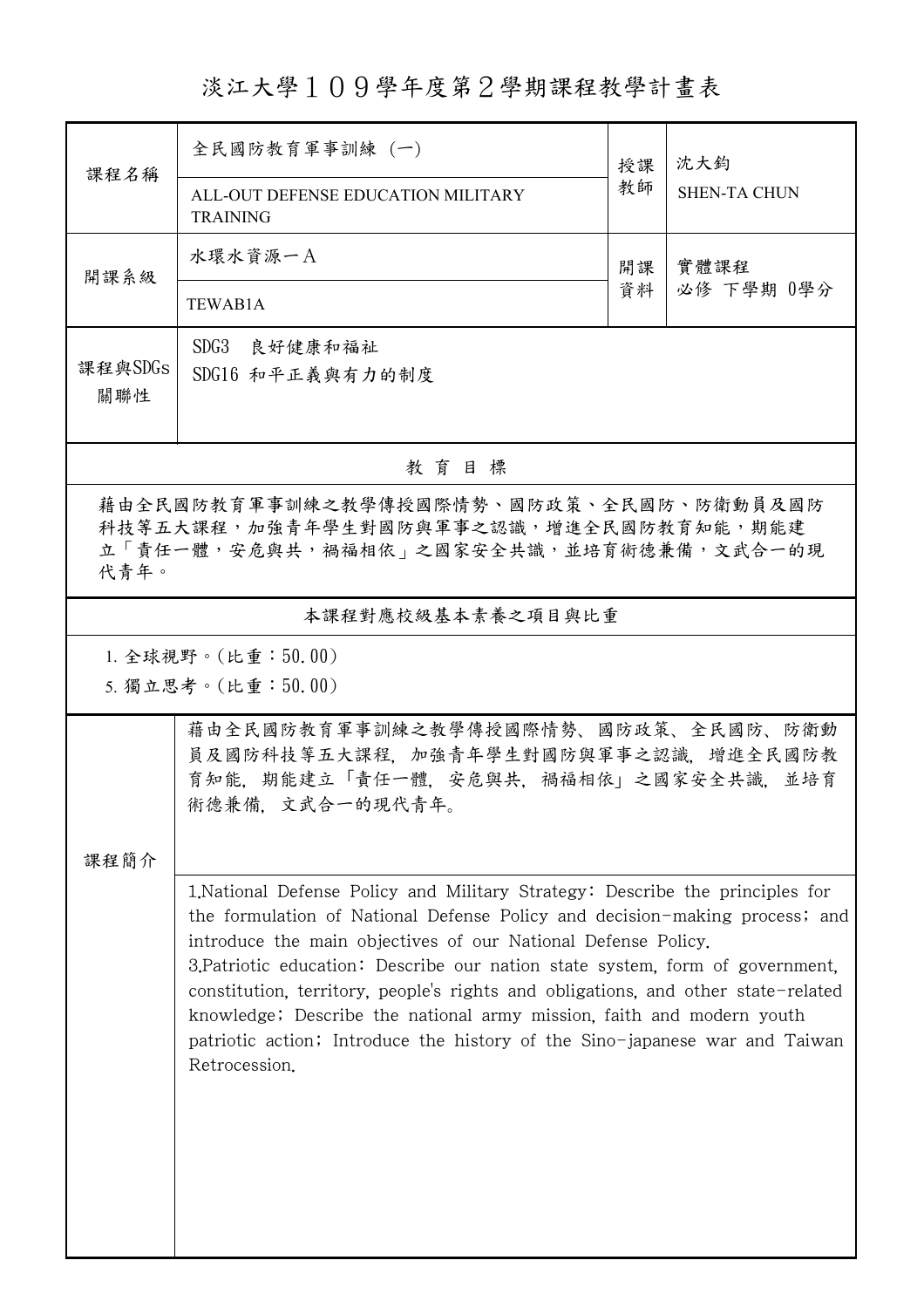## 本課程教學目標與認知、情意、技能目標之對應

將課程教學目標分別對應「認知(Cognitive)」、「情意(Affective)」與「技能(Psychomotor)」 的各目標類型。

一、認知(Cognitive):著重在該科目的事實、概念、程序、後設認知等各類知識之學習。

二、情意(Affective):著重在該科目的興趣、倫理、態度、信念、價值觀等之學習。

三、技能(Psychomotor):著重在該科目的肢體動作或技術操作之學習。

| 序<br>號         | 教學目標(中文)                                                                             |                          |                                            | 教學目標(英文)                                                                                                                                                                                                                                                                                                                                           |                                                 |  |  |  |
|----------------|--------------------------------------------------------------------------------------|--------------------------|--------------------------------------------|----------------------------------------------------------------------------------------------------------------------------------------------------------------------------------------------------------------------------------------------------------------------------------------------------------------------------------------------------|-------------------------------------------------|--|--|--|
| $\mathbf{1}$   | 使學生了解目前我國國防政策主<br>軸, 並透過對國防政策的認識, 引<br>導思索國防政策之制訂與國家安全<br>維護、國家發展方向及國際情勢轉<br>變等的關聯性。 |                          |                                            | To understand the main objectives of our National<br>Defense Policy and think about the relationship<br>between the formulation of National Defense Policy<br>and the Maintenance of National<br>Security, as well as the and to assist it by<br>up-to-date news, photos, and related teaching<br>resources for deepening the learning efficiency. |                                                 |  |  |  |
|                | 教學目標之目標類型、核心能力、基本素養教學方法與評量方式                                                         |                          |                                            |                                                                                                                                                                                                                                                                                                                                                    |                                                 |  |  |  |
| 序<br>號.        | 目標類型                                                                                 | 院、系 $(\kappa)$  <br>核心能力 | 校級<br>  基本素養                               | 教學方法                                                                                                                                                                                                                                                                                                                                               | 評量方式                                            |  |  |  |
| $\mathbf{1}$   | 認知                                                                                   |                          | 15                                         | 講述、討論、發表、實作、模<br>擬                                                                                                                                                                                                                                                                                                                                 | 測驗、作業、討論(含<br>課堂、線上)、實<br>作、報告(含口頭、書<br>面)、活動參與 |  |  |  |
|                | 授課進度表                                                                                |                          |                                            |                                                                                                                                                                                                                                                                                                                                                    |                                                 |  |  |  |
| 週<br>女         | 日期起訖                                                                                 | 內 容 (Subject/Topics)     |                                            |                                                                                                                                                                                                                                                                                                                                                    | 備註                                              |  |  |  |
| 1              | $110/02/22$ ~<br>110/02/28                                                           | 課程導論                     |                                            |                                                                                                                                                                                                                                                                                                                                                    |                                                 |  |  |  |
| $\overline{2}$ | $110/03/01$ ~<br>110/03/07                                                           |                          | 報告題目、順序及報告方法說明                             | 報告分組、確認報告題<br>目                                                                                                                                                                                                                                                                                                                                    |                                                 |  |  |  |
| 3              | $110/03/08$ ~<br>110/03/14                                                           | 戰略之關係                    | 國防與政治-概念、定義、國家戰略、國防政策與軍事                   |                                                                                                                                                                                                                                                                                                                                                    |                                                 |  |  |  |
|                | $110/03/15$ ~<br>110/03/21                                                           |                          | 我國國家安全環境與戰略-全球情勢、亞太地區情勢                    |                                                                                                                                                                                                                                                                                                                                                    |                                                 |  |  |  |
| 5              | $110/03/22$ ~<br>110/03/28                                                           | 全戰略                      | 我國國家安全環境與戰略-我國戰略地位、我國國家安                   |                                                                                                                                                                                                                                                                                                                                                    |                                                 |  |  |  |
| 6              | $110/03/29$ ~<br>110/04/04                                                           | 教學行政觀摩週                  |                                            |                                                                                                                                                                                                                                                                                                                                                    |                                                 |  |  |  |
| 7              | $110/04/05$ ~<br>110/04/11                                                           | 國大陸政策演變                  | 兩岸關係與大陸政策-1949年以來的兩岸關係概述、我                 |                                                                                                                                                                                                                                                                                                                                                    |                                                 |  |  |  |
| 8              | $110/04/12$ ~<br>110/04/18                                                           |                          | 兩岸關係與大陸政策-影響中共對臺政策的因素、我國<br>大陸政策與中共對臺政策之現況 |                                                                                                                                                                                                                                                                                                                                                    |                                                 |  |  |  |
| 9              | $110/04/19$ ~<br>110/04/25                                                           | 兩岸關係與大陸政策-中共對臺威脅以及我國反制之道 |                                            |                                                                                                                                                                                                                                                                                                                                                    |                                                 |  |  |  |
| 10             | $110/04/26$ ~<br>110/05/02                                                           | 期中考試週                    |                                            |                                                                                                                                                                                                                                                                                                                                                    |                                                 |  |  |  |
|                |                                                                                      |                          |                                            |                                                                                                                                                                                                                                                                                                                                                    |                                                 |  |  |  |